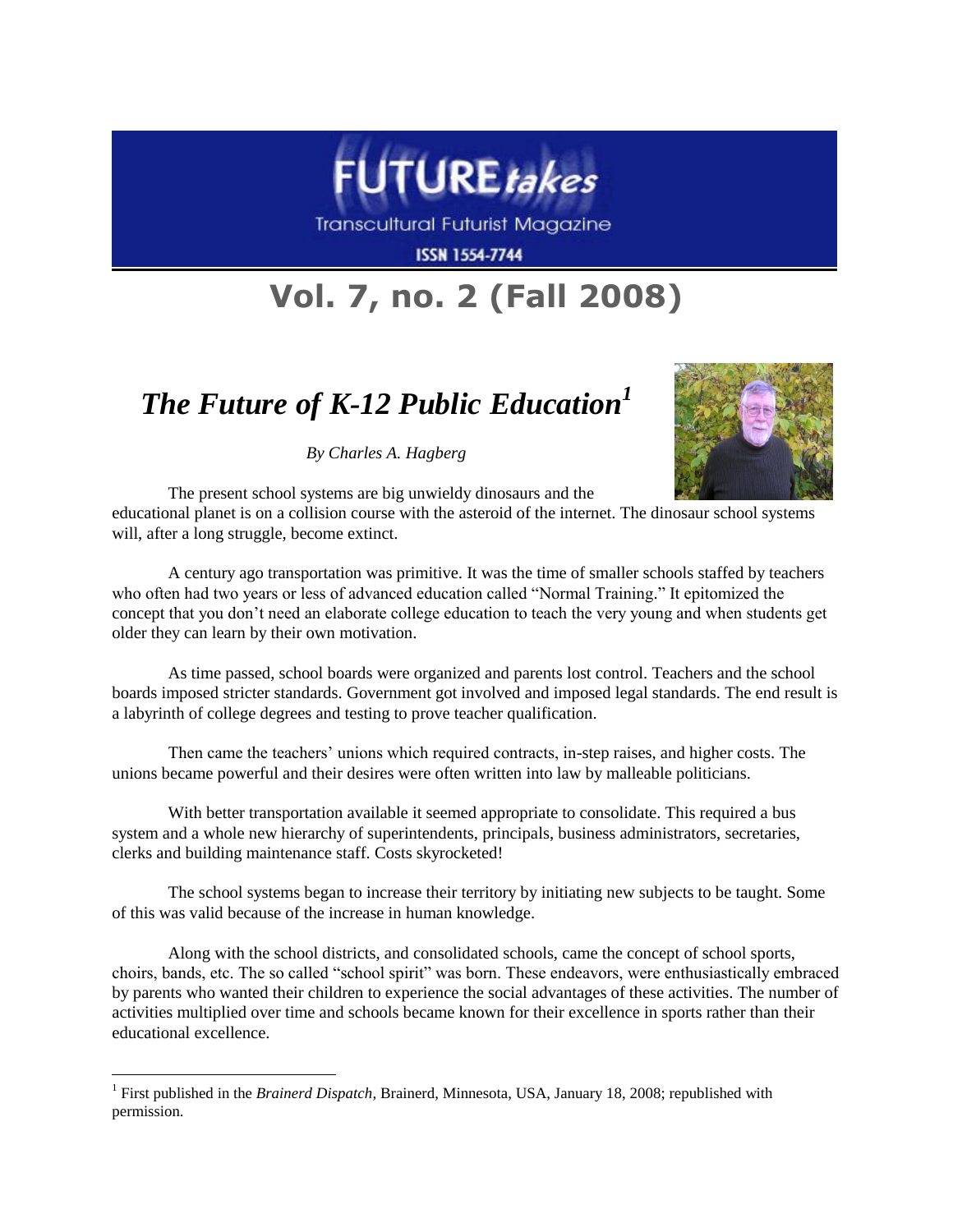With the advent of the big school came the alienation of the students from one another. Many students got lost in the crowd. In this "politically correct" mix came the repression of teaching morality which brought on a new array of social problems.

Costs went up again and eventually got so out of hand that the citizens revolted and many bond issues were voted down. The ailments of the dinosaur were noted by most everyone. Alternatives such as "home schooling," and on-line public schools such as "Connections Academy"<sup>2</sup> are increasingly draining off more resources.

The asteroid of the internet is now on the horizon and there will be a huge impact that will sound the death knell for the mega-school dinosaur. Small educational centers will be instituted and flourish. Teachers unions and legislators will thwart the inevitable but eventually reason will prevail and the large schools will succumb.

The educational system will consist of students in relatively small groups at many localities with computerized curricula. "Facilitators" will be in charge instead of teachers. They will monitor the progress of the students and supervise on-line testing. There will be a central, highly competent, group of teachers in separate regional locations to explain difficult concepts by phone or on-line chatting. Progress of each student will be at the student's pace with set requirements for graduation.

Sports, music, and the arts will survive and flourish, but they will return to community- based sponsorship by geographical areas.

The need for teachers and administration will be less and costs will dramatically come down. The smaller units will be naturally more self-governing and the elaborate physical plants will be obsolete. Transportation will also be a less costly problem.

Students will feel an affinity for the small group setting and make lasting relationships. Parents will feel much more like participating in these local student bodies.

It behooves school boards and administrators to get on board and help to facilitate the transition to the internet based on local educational centers. It is a matter of cooperating or getting left behind!

*Charles A. Hagberg has a bachelor's degree in civil engineering from North Dakota State, Fargo and a master's degree in curriculum and instruction from the University of Wisconsin, Madison. He can be contacted at Hagberg@emily.net*

## *POINTS FOR THE CLASSROOM (send comments to [forum@futuretakes.org\)](mailto:forum@futuretakes.org):*

 $\overline{a}$ 

o *What will "education" itself be in 2020 in your part of the world? Will it be utilitarian – for example, to prepare students for careers that exist at that time or are anticipated to exist, or to maintain national economic competitiveness? Or will learning be valued as an end unto itself? Either way, will curricula still be organized according to subject areas? If so, which subjects will be taught? If not, describe the curricula of 2020.*

 $2$  Connections Academy is a publicly funded on-line school presently operating in 15 states. There are variations of this concept as Charter Schools in several other states.